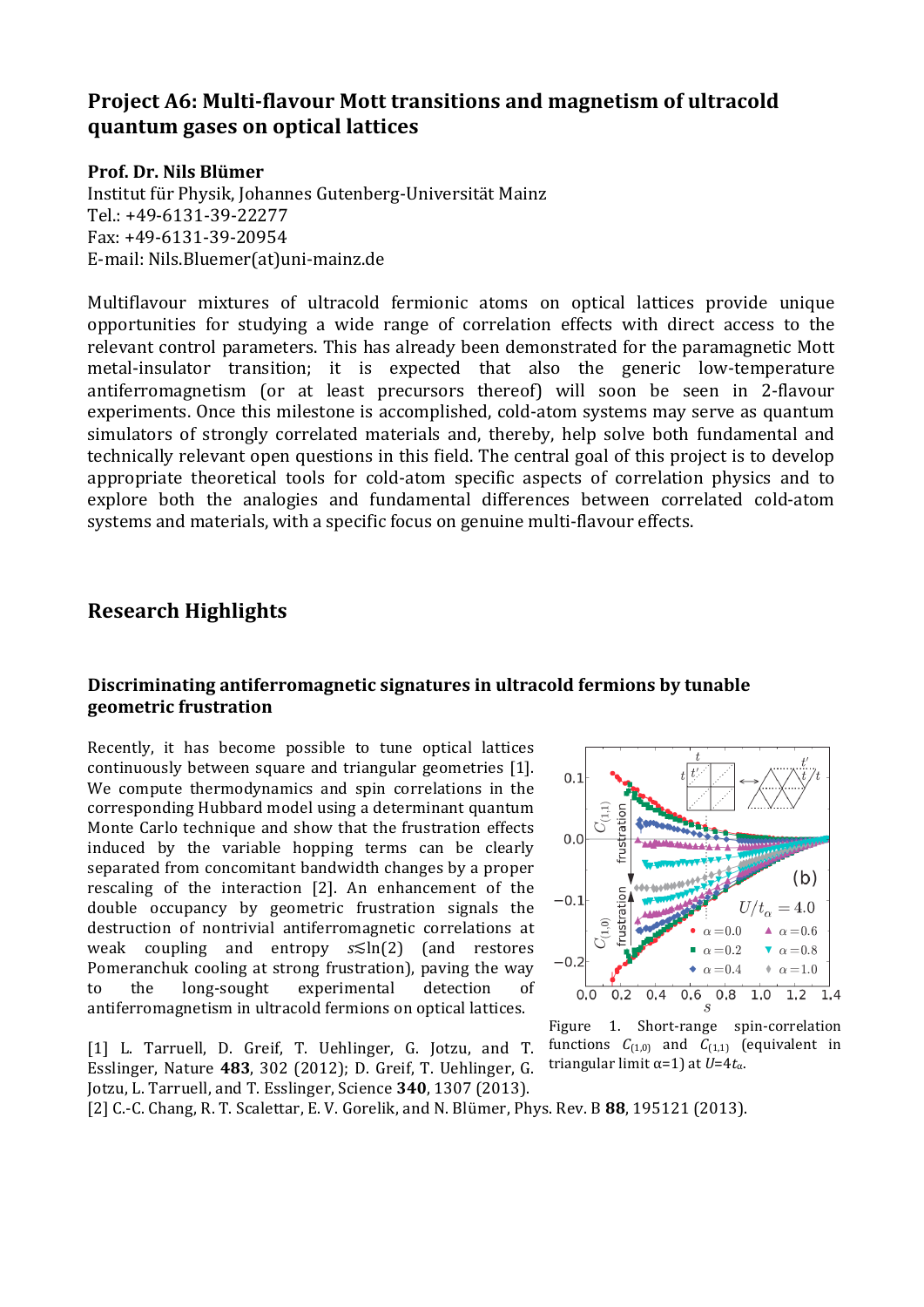#### **Role of dimensionality: Universal probes for AF correlations and entropy in cold fermions on optical lattices**

We determine AF signatures in the half-filled Hubbard model at strong coupling on a cubic lattice and in lower dimensions [3]. Upon cooling, the transition from the charge-excitation regime to the AF Heisenberg regime is signaled by a universal minimum of the double occupancy at entropy  $s \equiv S/(Nk_B) = s^* \approx \ln(2)$  per particle and a linear increase of the next-nearest-neighbor (NNN) spin correlation function for  $s < s^*$ . This crossover, driven by a gain in kinetic exchange energy, appears as the essential AF physics relevant for current cold-atom experiments. The onset of long-range AF order (at low s on cubic lattices) is hardly visible in nearest-neighbor spin correlations versus s, but could be detected in spin correlations at or beyond NNN distances.



Figure 1. Hypercubic lattice at strong coupling: Double occupancy vs entropy.

[3] E. V. Gorelik, D. Rost, T. Paiva, R. Scalettar, A. Klümper, N. Blümer, Phys. Rev. A 85, 061602(R) (2012).

#### **Full-scale calculations for anisotropically trapped cold atoms**

We have revisited computational approaches to inhomogeneous correlated systems, with special emphasis on the reliability for ordered phases. Proximity effects, washing out the domain boundary between a central core with (local) antiferromagnetic (AF) order and a surrounding metallic shell, appear significant even for realistically weak confinement. Thus, the use of LDA for a posteriori reconstructing the properties of the trapped system provides rather poor estimates for observables sensitive to AF correlations. This is also true even if elaborate methods beyond the mean-field approximation are employed in the homogeneous calculations.

We present an accurate and computationally effective strategy towards simulations of three-



Figure 3. Real-space dynamical mean-field theory estimates of order parameter for cubic lattice with anisotropic confinement

dimensional trapped fermionic systems of the experimentally relevant sizes, connecting the properties of the full confined system with those of its central slab [4].

[4] E. V. Gorelik, N. Blümer, Journal of Low Temperature Physics **165** (2011) 195-212.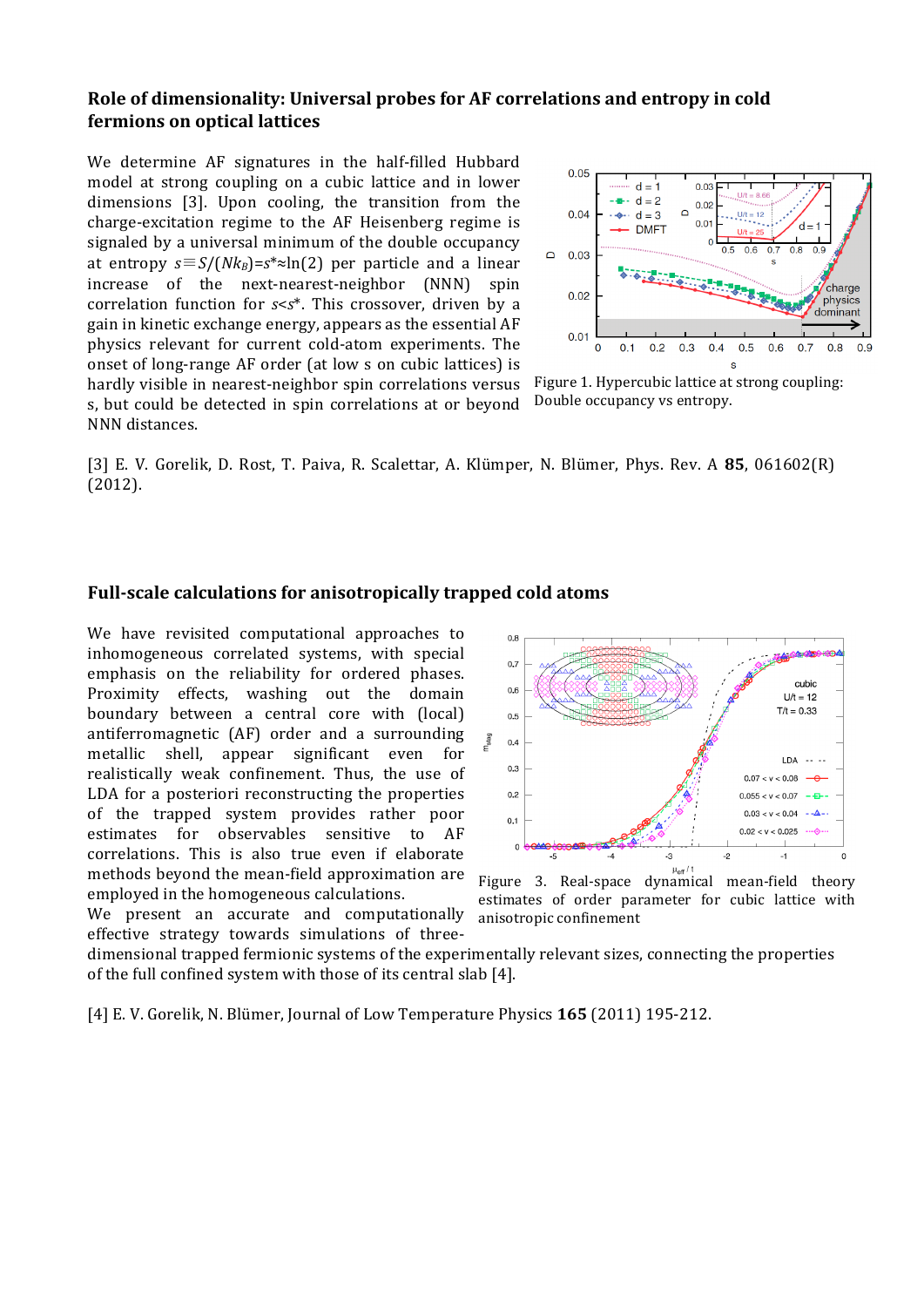# **Publications**

# **2013**

## **N. Blümer, E. V. Gorelik**

*Mott transitions in the half-filled SU(2M) symmetric Hubbard model* Phys. Rev. B **87**, 085115 (2013)

## **E. Jakobi, N. Blümer, and P.G.J. van Dongen**

*Orbital-selective Mott transitions in a doped two-band Hubbard model with crystal field splitting* Phys. Rev. B **87**, 205135 (2013)

## **C.-C. Chang, R. T. Scalettar, E. V. Gorelik, and N. Blümer**

Discriminating antiferromagnetic signatures in ultracold fermions by tunable geometric *frustration* Phys. Rev. B **88**, 195121 (2013)

# **2012**

### D. Rost, E. V. Gorelik, F. Assaad, and N. Blümer

*Momentum-dependent pseudogaps in the half-filled two-dimensional Hubbard model* Phys. Rev. B **86**, 155109 (2012)

### **E. V. Gorelik, D. Rost, T. Paiva, R. Scalettar, A. Klümper, and N. Blümer**

*Universal probes for antiferromagnetic correlations and entropy in cold fermions on optical lattices* Phys. Rev. A **85**, 061602(R) (2012)

# **2011**

### **E. V. Gorelik and N. Blümer**

*Antiferromagnetism of Lattice Fermions in an Optical Trap: the Dynamical Mean-Field Perspective* J. Low Temp. Phys. **165**, 195 (2011)

### **N. Blümer and E. V. Gorelik**

*Quantum Monte Carlo simulations of antiferromagnetism in ultracold fermions on optical lattices within real-space dynamical mean-field theory* Comp. Phys. Comm. **118**, 115 (2011)

### **Nils Blümer**

*Hirsch-Fye Quantum Monte Carlo Method for Dynamical Mean-Field Theory* in *The LDA+DMFT* approach to strongly correlated materials Eds: Eva Pavarini, Erik Koch, Dieter Vollhardt, and Alexander Lichtenstein, Forschungszentrum Jülich GmbH, Institute for Advanced Simulations, ISBN 978-3-89336-734-4 (2011)

# **2010**

# **E. V. Gorelik, I. Titvinidze, W. Hofstetter, M. Snoek, and N. Blümer**

*Néel transition of lattice fermions in a harmonic trap: a real-space dynamical mean-field study*